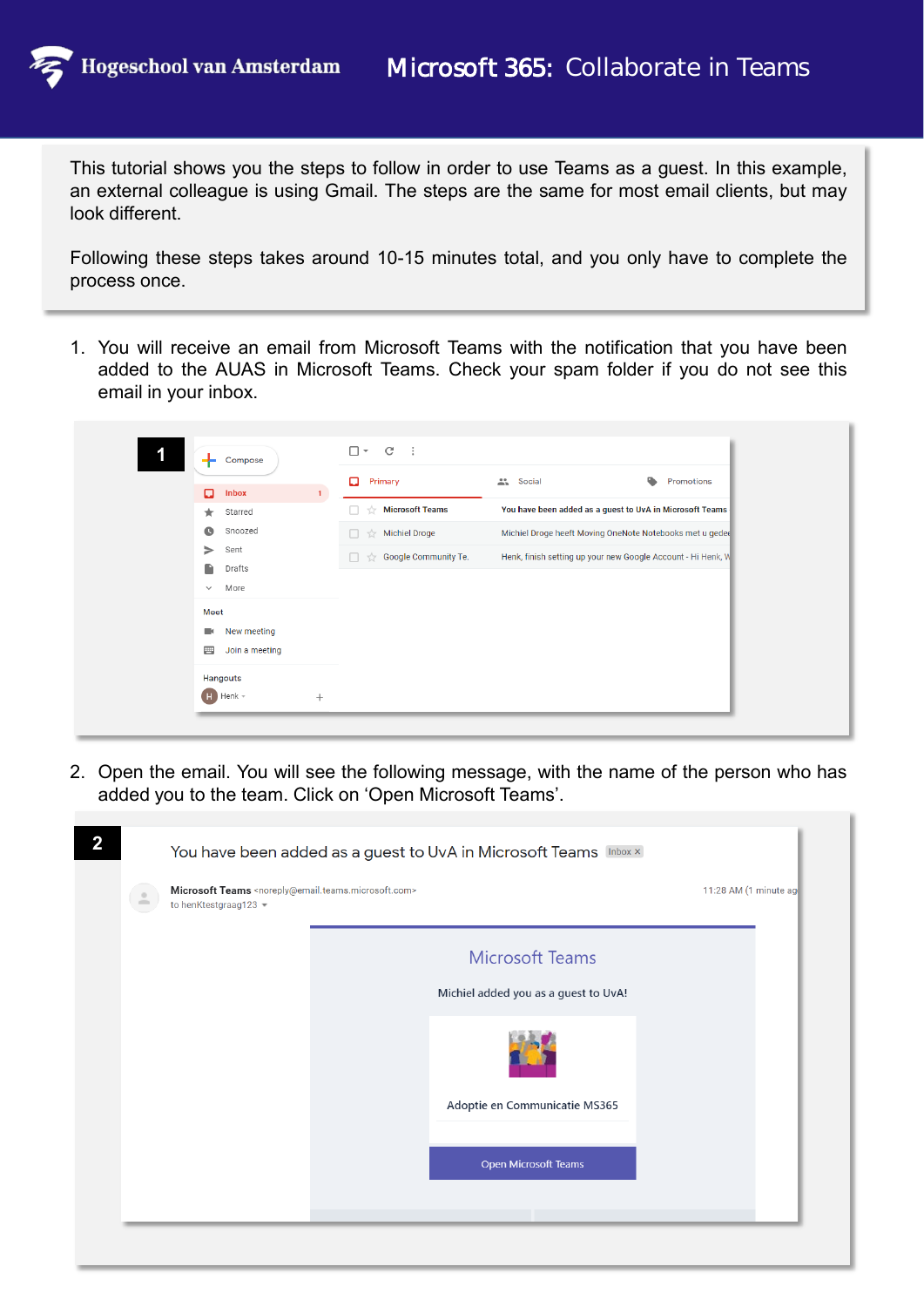Your browser will open. Here you will see the notification that you do not yet have a AUAS account. Follow the steps below to create an account so that you can safely work as a guest in the AUAS environment.

- 3. Click on 'Next'.
- 4. Choose a password. This can be the same password you use for your email. A unique password is more secure.

| $\mathbf{3}$<br>Microsoft                                                                                      | Microsoft                                                      |
|----------------------------------------------------------------------------------------------------------------|----------------------------------------------------------------|
|                                                                                                                | $\leftarrow$ henktestgraag123@gmail.com                        |
| Create account                                                                                                 | Create a password                                              |
| Looks like you don't have an account with us. We'll<br>create one for you using<br>henktestgraag123@gmail.com. | Enter the password you would like to use with your<br>account. |
|                                                                                                                | 同<br>                                                          |
|                                                                                                                | Show password                                                  |
| <b>Next</b>                                                                                                    | <b>Next</b>                                                    |

- 5. Enter your date of birth. If you do not feel comfortable providing this information, enter a random date that makes you older than 25 so that you won't be blocked from accessing any content.
- 6. A verification code will be sent to your email address.

| Microsoft                                                                                                                               | Microsoft                                                                                                                     |
|-----------------------------------------------------------------------------------------------------------------------------------------|-------------------------------------------------------------------------------------------------------------------------------|
| $\leftarrow$ henktestgraag123@gmail.com                                                                                                 | $\leftarrow$ henktestgraag123@gmail.com                                                                                       |
| Create account                                                                                                                          | <b>Verify email</b>                                                                                                           |
| We need just a little more info to set up your<br>account. Your date of birth helps us to provide you<br>with age-appropriate settings. | Enter the code we sent to<br>henktestgraag123@gmail.com. If you didn't get<br>the email, check your junk folder or try again. |
| Country/region<br><b>Netherlands</b>                                                                                                    | Enter code                                                                                                                    |
| <b>Birthdate</b><br>Month<br>$\sim$ Day<br>$\vee$ Year                                                                                  | I would like information, tips, and offers about<br>Microsoft products and services.                                          |
|                                                                                                                                         | Choosing Next means that you agree to the Microsoft Services<br>Agreement and privacy and cookies statement.                  |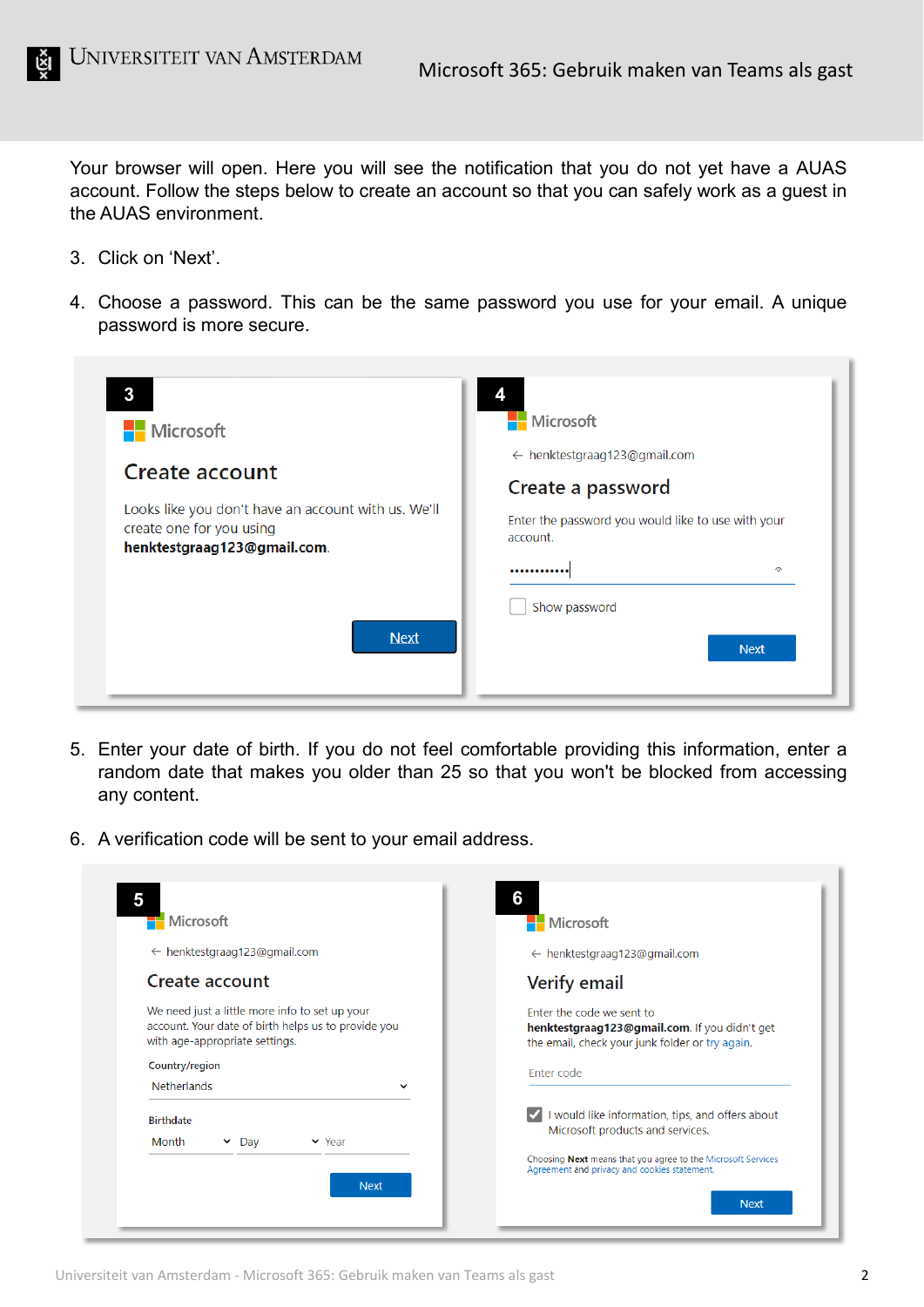7. Open your email client. You should have an email from 'Microsoft account team'. Open this email.

| $\equiv$ $\blacksquare$ Gmail | Search mail<br>Q                                           |                              |
|-------------------------------|------------------------------------------------------------|------------------------------|
| Compose                       | $\cdot$ :<br>C<br>$\overline{\phantom{a}}$<br>$\mathbf{1}$ |                              |
| <b>Inbox</b><br>L             | Primary                                                    | Social<br>÷                  |
| Starred                       | Microsoft accou New<br>53                                  | Verify your email address    |
| Snoozed<br>œ                  | <b>Microsoft Teams</b>                                     | You have been added as a d   |
| Sent<br>Drafts                | <b>Michiel Droge</b><br>53                                 | Michiel Droge heeft Moving   |
| More<br>$\checkmark$          | Google Community Te.<br>TJ.                                | Henk, finish setting up your |
| Meet                          |                                                            |                              |

- 7. Copy or memorise the code in the email and enter it in your browser.
- 8. Untick the box (unless you want to receive promotional emails from Microsoft) and click on 'Next'.

| Verify your email address [Inbox x]                                                                                                                                                | 8                                                                                                                             |
|------------------------------------------------------------------------------------------------------------------------------------------------------------------------------------|-------------------------------------------------------------------------------------------------------------------------------|
|                                                                                                                                                                                    | <b>Nicrosoft</b>                                                                                                              |
| Microsoft account team <account-security-noreply@accountprotection.microsoft.com><br/>≗<br/>to me <math>\sqrt{ }</math></account-security-noreply@accountprotection.microsoft.com> | $\leftarrow$ henktestgraag123@gmail.com                                                                                       |
| Microsoft account                                                                                                                                                                  | Verify email                                                                                                                  |
| Verify your email address                                                                                                                                                          | Enter the code we sent to<br>henktestgraag123@gmail.com. If you didn't get<br>the email, check your junk folder or try again. |
| To finish setting up your Microsoft account, we just need to make sure this email add                                                                                              | 3618                                                                                                                          |
| To verify your email address use this security code: 3618                                                                                                                          | I would like information, tips, and offers about<br>Microsoft products and services.                                          |
| If you didn't request this code, you can safely ignore this email. Someone else might                                                                                              | Choosing Next means that you agree to the Microsoft Services<br>Agreement and privacy and cookies statement.                  |
| Thanks,                                                                                                                                                                            | <b>Next</b>                                                                                                                   |
| The Microsoft account team                                                                                                                                                         |                                                                                                                               |
|                                                                                                                                                                                    |                                                                                                                               |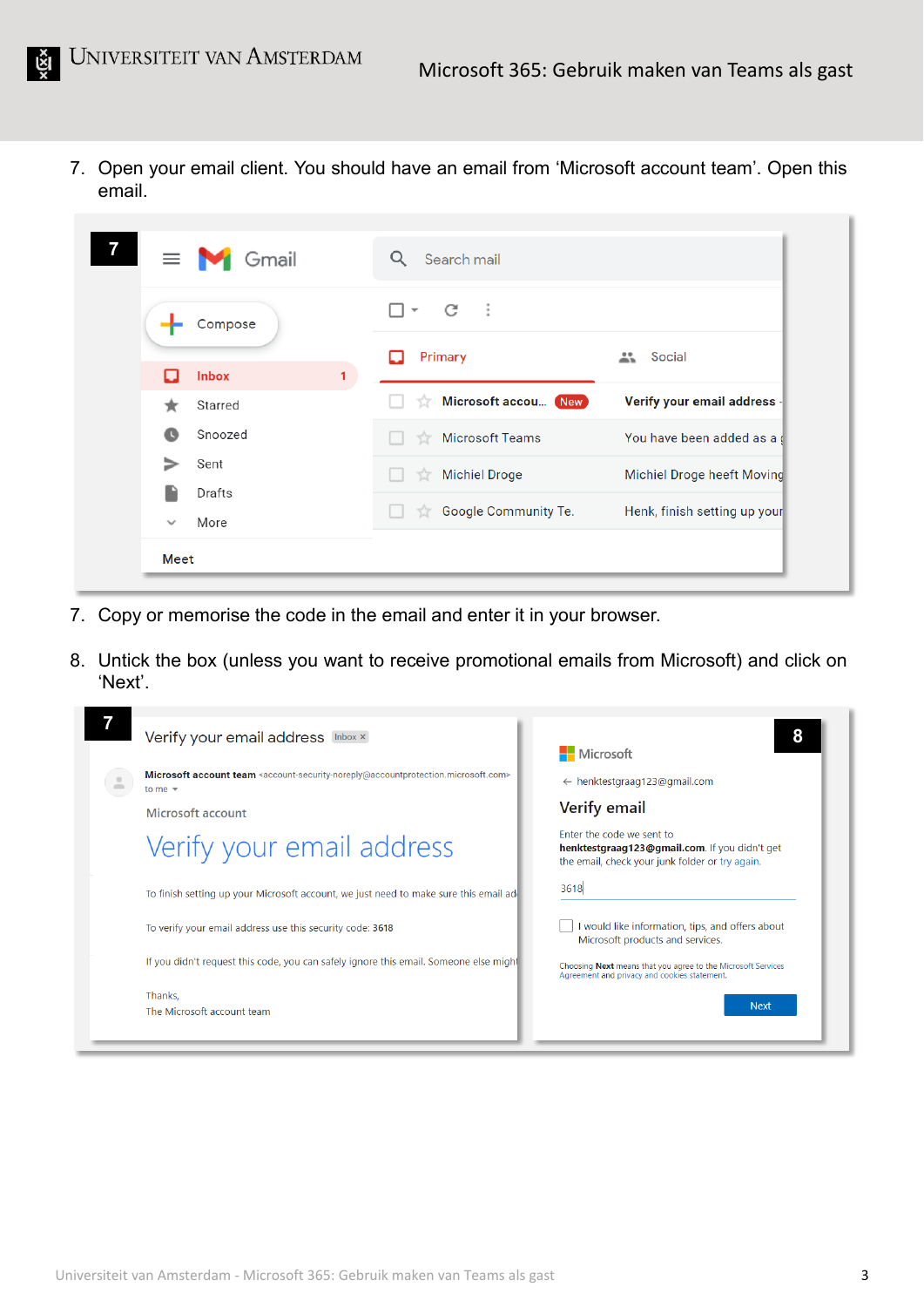9. On the next two screens, you will solve a puzzle to show that you are not a robot.



10.If successful, the following screen will briefly be shown. You will then be redirected to the AUAS login screen to set up two-factor authentication. Click on 'Accept'.

|                                                | Microsoft                                                                                                                                                                                                                                                                                                 |
|------------------------------------------------|-----------------------------------------------------------------------------------------------------------------------------------------------------------------------------------------------------------------------------------------------------------------------------------------------------------|
| Microsoft                                      | henktestgraag123@gmail.com                                                                                                                                                                                                                                                                                |
|                                                | Review permissions                                                                                                                                                                                                                                                                                        |
| ← henktestgraag123@gmail.com<br>Create account | UvA Amsuni.onmicrosoft.com                                                                                                                                                                                                                                                                                |
|                                                | This resource is not shared by Microsoft.                                                                                                                                                                                                                                                                 |
|                                                | The organization UvA would like to:                                                                                                                                                                                                                                                                       |
|                                                | $\vee$ Sign you in                                                                                                                                                                                                                                                                                        |
|                                                | $\vee$ Read your name, email address, and photo<br>You should only accept if you trust UvA. By accepting, you allow                                                                                                                                                                                       |
|                                                | this organization to access and process your data to create,<br>control, and administer an account according to their policies.<br>Read UvA's privacy statement. UvA may log information about<br>your access. You can remove these permissions at<br>https://myapps.microsoft.com/Amsuni.onmicrosoft.com |
|                                                | Accept<br>Cancel                                                                                                                                                                                                                                                                                          |
|                                                |                                                                                                                                                                                                                                                                                                           |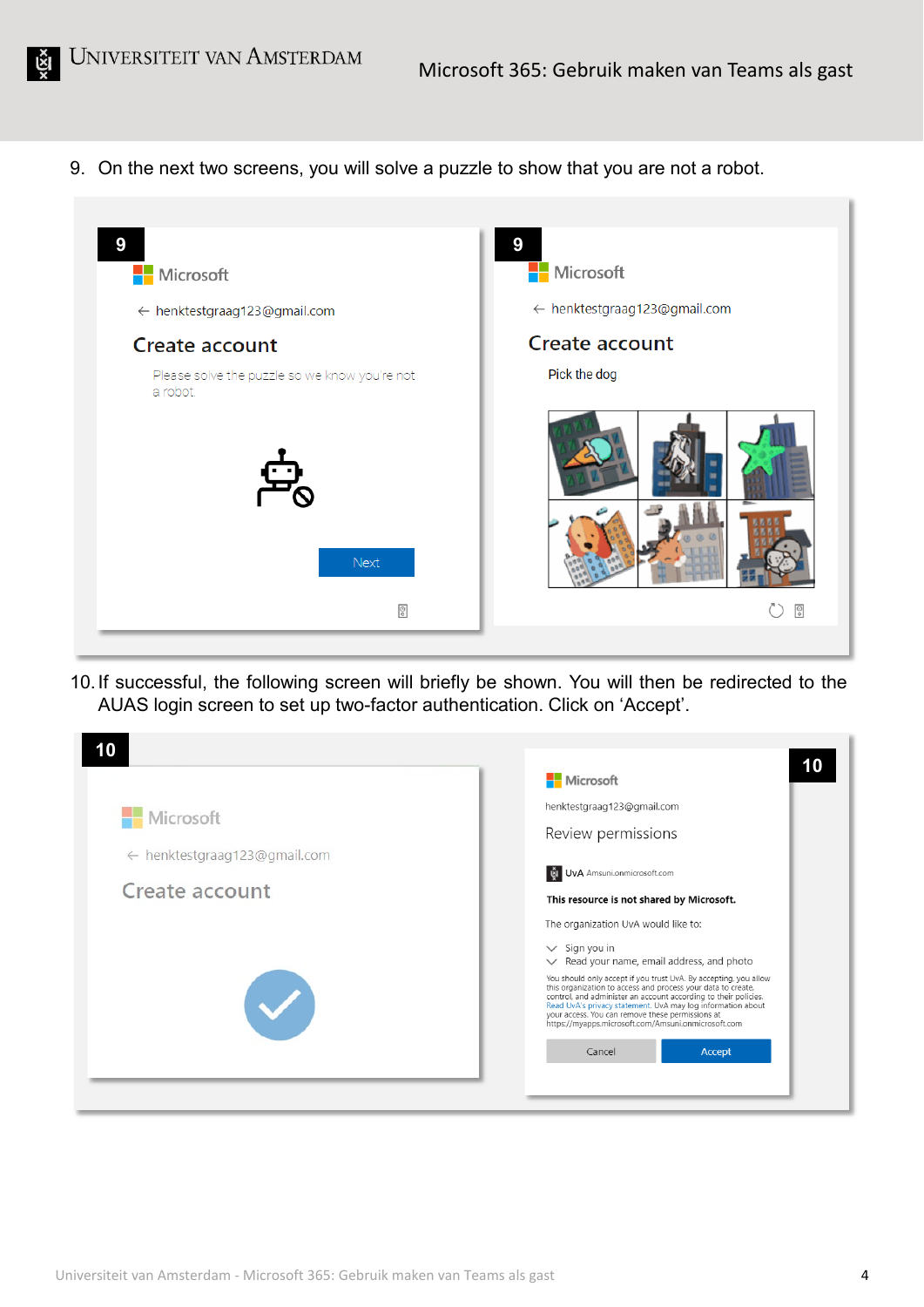11.You will receive the notification that more information is required to keep your account secure. This involves setting up two-factor authentication. Click on 'Next'.

Now you will set up two-factor authentication. We use the Microsoft Authenticator app for this at the AUAS.

| 11 |                                                                         |  |
|----|-------------------------------------------------------------------------|--|
|    | <b>UNIVERSITY</b><br>।<br>एँ<br>OF AMSTERDAM                            |  |
|    | henktestgraag123@gmail.com                                              |  |
|    | More information required                                               |  |
|    | Your organization needs more information to keep<br>your account secure |  |
|    | Use a different account                                                 |  |
|    | Learn more                                                              |  |
|    | <b>Next</b>                                                             |  |
|    |                                                                         |  |

12.Pick up your phone and open the Microsoft Authenticator app if you already have it. If not, open Google Play (Android) or the Apple Store (iPhone). Search for the 'Microsoft Authenticator' app and download and install it on your phone. Once you have done so, click on 'Next' in the browser on your laptop.

*Please note: It is not possible to set up another verification method at this time. The Authenticator app is the only way to use two-factor authentication as a guest at the AUAS.*

| 12 | Microsoft Authenticator                                                                                                                                                                                                                            |
|----|----------------------------------------------------------------------------------------------------------------------------------------------------------------------------------------------------------------------------------------------------|
|    | Start by getting the app<br>On your phone, install the Microsoft Authenticator app. Download now<br>After you install the Microsoft Authenticator app on your device, choose "Next".<br>I want to use a different authenticator app<br><b>Next</b> |
|    | I want to set up a different method                                                                                                                                                                                                                |

13.Open the app on your phone and click on the + sign to add an account.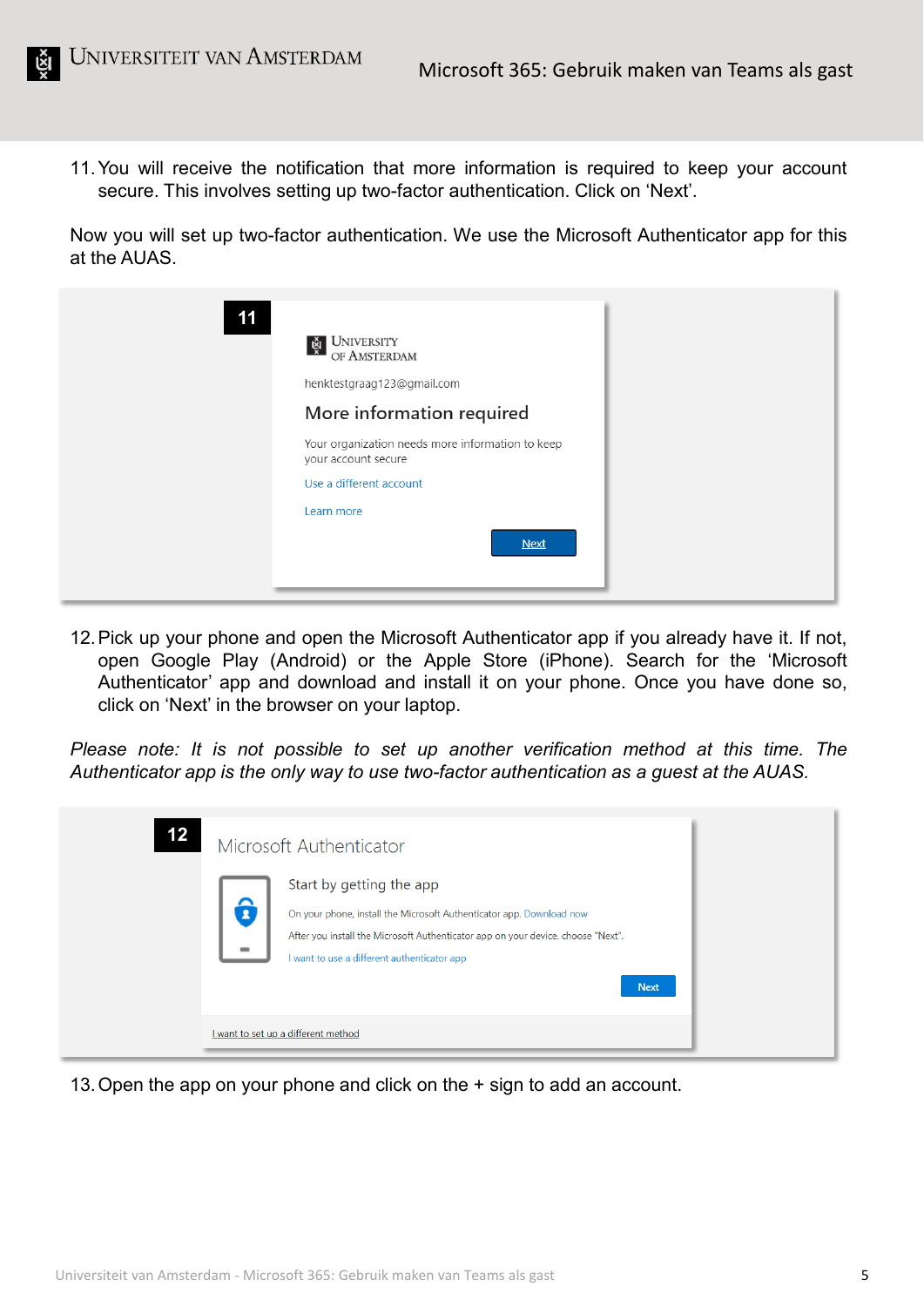14.Follow the instructions shown in your browser. In this step, make sure that you select 'Work or school' in the app on your phone.

| 14 | Microsoft Authenticator                                                                                    |  |
|----|------------------------------------------------------------------------------------------------------------|--|
|    | Set up your account<br>If prompted, allow notifications. Then add an account, and select "Work or school". |  |
|    | <b>Next</b><br><b>Back</b><br>I want to set up a different method                                          |  |

15.Make sure you allow the Authenticator app to access your camera so that you can scan the QR code. Scan the QR code with your phone and click on 'Next'.

| 15 | Microsoft Authenticator                                                                                                          |
|----|----------------------------------------------------------------------------------------------------------------------------------|
|    | Scan the QR code                                                                                                                 |
|    | Use the Microsoft Authenticator app to scan the QR code. This will connect the Microsoft Authenticator<br>app with your account. |
|    | After you scan the QR code, choose "Next".                                                                                       |
|    |                                                                                                                                  |
|    | Can't scan image?                                                                                                                |
|    | <b>Back</b><br><b>Next</b>                                                                                                       |
|    | I want to set up a different method                                                                                              |

16.A notification will be sent to the Authenticator app. Accept this notification on your phone.

| 16 | <b>Microsoft Authenticator</b>                              | × |
|----|-------------------------------------------------------------|---|
|    | Laten we dit eens uitproberen                               |   |
|    | U moet de melding die we naar uw app verzenden, goedkeuren. |   |
|    | Vorige<br>Volgende                                          |   |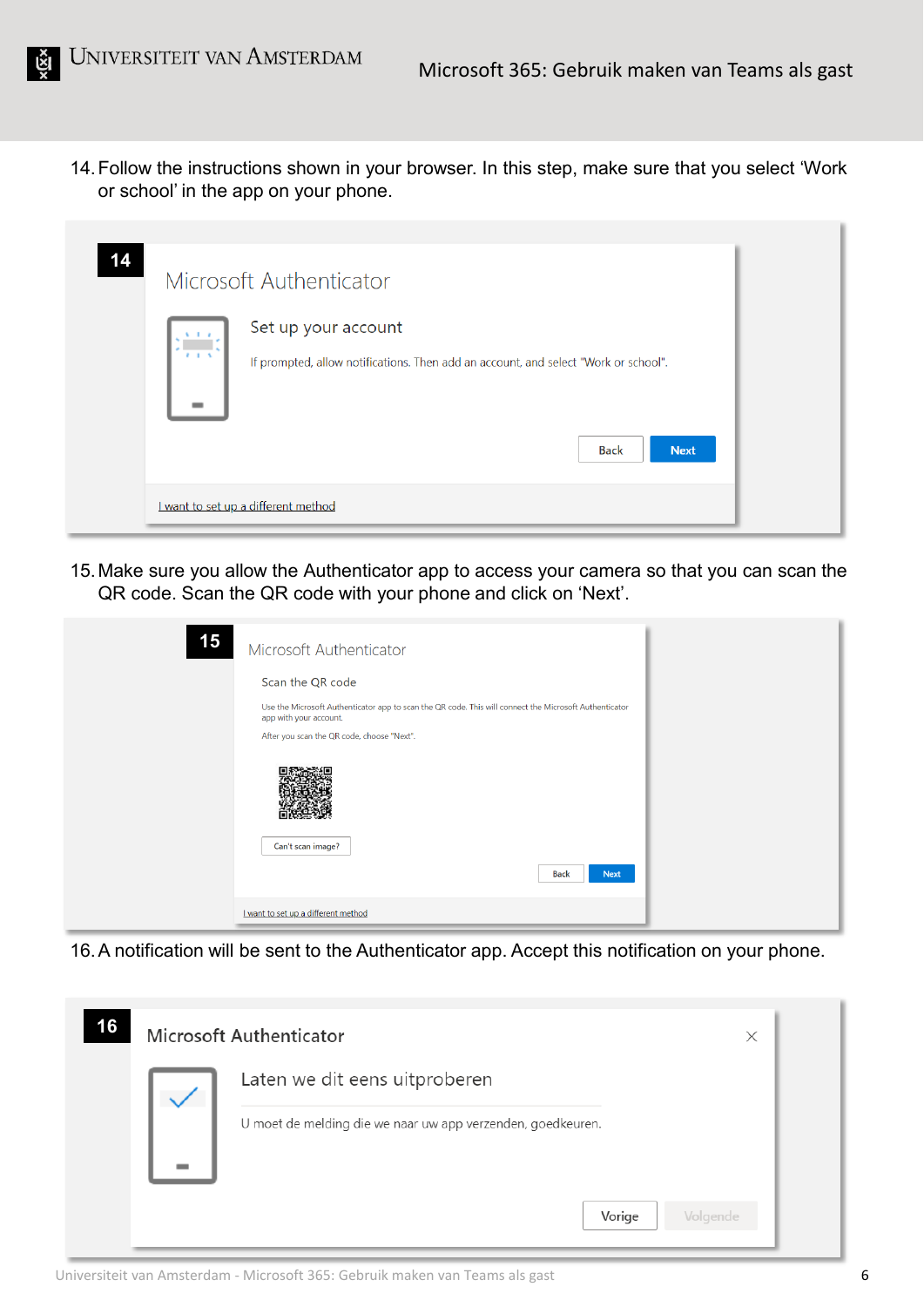17.Once you have accepted the notification in the Authenticator app, you will see that the notification has been approved in the browser. Click on 'Next'.

| Notification approved | <b>Back</b><br><b>Next</b> |
|-----------------------|----------------------------|
|-----------------------|----------------------------|

18.You have now set up two-factor authentication so that you can safely use Teams in the AUAS environment. Click on 'Done'.

|   | Success!                                                                                                                     |             |
|---|------------------------------------------------------------------------------------------------------------------------------|-------------|
|   | Great job! You have successfully set up your security info. Choose "Done" to continue signing in.<br>Default sign-in method: |             |
| ô | Microsoft Authenticator                                                                                                      |             |
|   |                                                                                                                              | <b>Done</b> |

19.Now you can open Teams. The following page shows the final steps to use Teams.